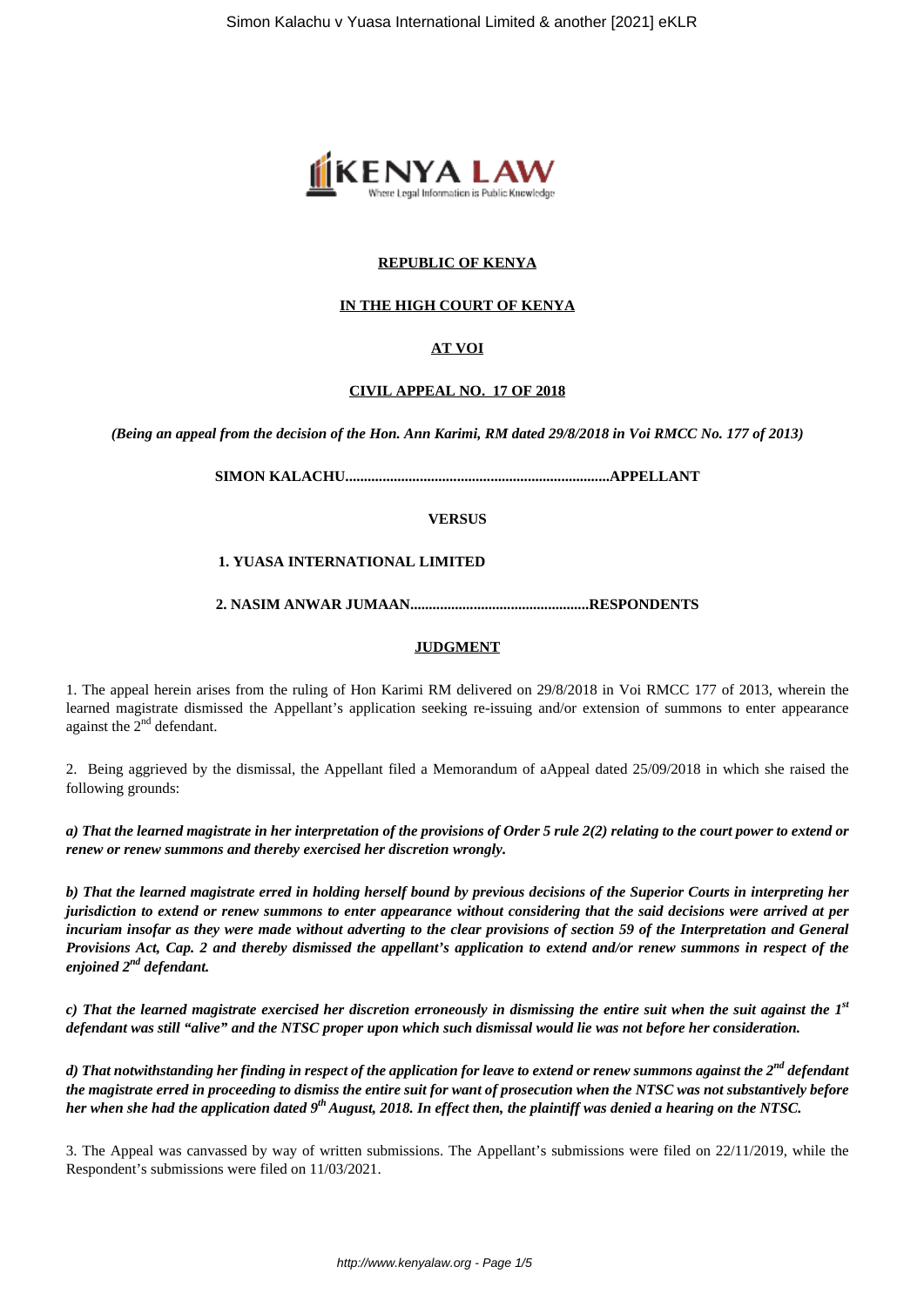4. **Mr. Mwakisha** learned counsel for the Appellant cited the provision of Section 59 of the Interpretation and General Provision Act and stated that an Application to extend time may be made notwithstanding that the period sought to be extended has lapsed. Further, counsel submitted that under Order 50 rule 6, where a limited time has been fixed for doing any act or taking any proceedings, the Court has power to enlarge such time upon such terms (if any) as justice may require. Counsel also submitted that the trial Court erred in dismissing the suit for non-prosecution when the suit against the  $1<sup>st</sup>$  Defendant could stand on its own.

5. **Mr. Mutoka** learned counsel for the Respondent submitted that there was no attempt by the Appellant to seek leave of Court to serve the 2<sup>nd</sup> Defendant via substituted service before the lapse of the subject summons. Therefore, the trial Court's discretion could not be exercised in favour of the Appellant.

6. **Mr. Mutoka** further submitted that there is no automatic right of Appeal as against the orders made under the provisions of Order 5 of the Civil Procedure Rules. Counsel cited the provisions of Section 75(1) (h) of the Civil Procedure Act read together with the provision of Order 43 Rule 1(1) of the Procedure Rules and submitted that this Court lacks jurisdiction to entertain the present Appeal.

## **The Determination**

7. I have given due consideration to the appeal as well as the submissions and find the following issues necessary for determination:

## *a) Whether this Court has jurisdiction to entertain the instant Appeal.*

## *b) Whether the trial Court erred is dismissing the Appellant Application for re-issue and/or extension of summon.*

## **(a) Whether this Court has jurisdiction to entertain the instant Appeal**

8. This Court has the jurisdiction to hear and determine appeals from tribunals, subordinate courts, or bodies as prescribed by Article 165 of the Constitution and other Acts of Parliament. Nonetheless a party who desires to file an appeal to this court has a duty to demonstrate under what law that right to be heard on an appeal is conferred or if not, such a party should show that leave has been granted by the court that made the order which is impugned to lodge the appeal before the court. The Respondent argues that there is no automatic appeal against Orders made under any provision of Order 5 of the Civil Procedure Rules. The Appellant on the other hand has not made any submission in response to the argument by the Respondent herein.

9. The general rule is that every decree may be appealed from unless barred by some law. However, an appeal does not automatically lie against every order. Leave to appeal will normally be granted where prima facie it appears that there are grounds, which merit judicial consideration. However, Section 75 of the Civil Procedure Act on Orders from which Appeals lie stipulates:

## **"(1) An appeal shall be as of right from the following orders and shall also lie from any other order with leave of the Court making such Order of the Court to which an appeal would lie if leave were granted:**

#### **(a) An order superseding an arbitration where the award has not been completed within the period allowed by the Court.**

**(b) An order on an award stated in the form of a special case.**

- **(c) An Order modifying or correcting an Award**
- **(d) An order staying or refusing to stay a suit where there is an agreement to refer to arbitration**
- **(e) An order filing or refusing to file an award in an arbitration without the intervention of the court**
- **(f) An order under section 64 of the Act**
- **(g) An order under any of the provisions of this Act imposing a fine or directing the arrest or detention in prison of any**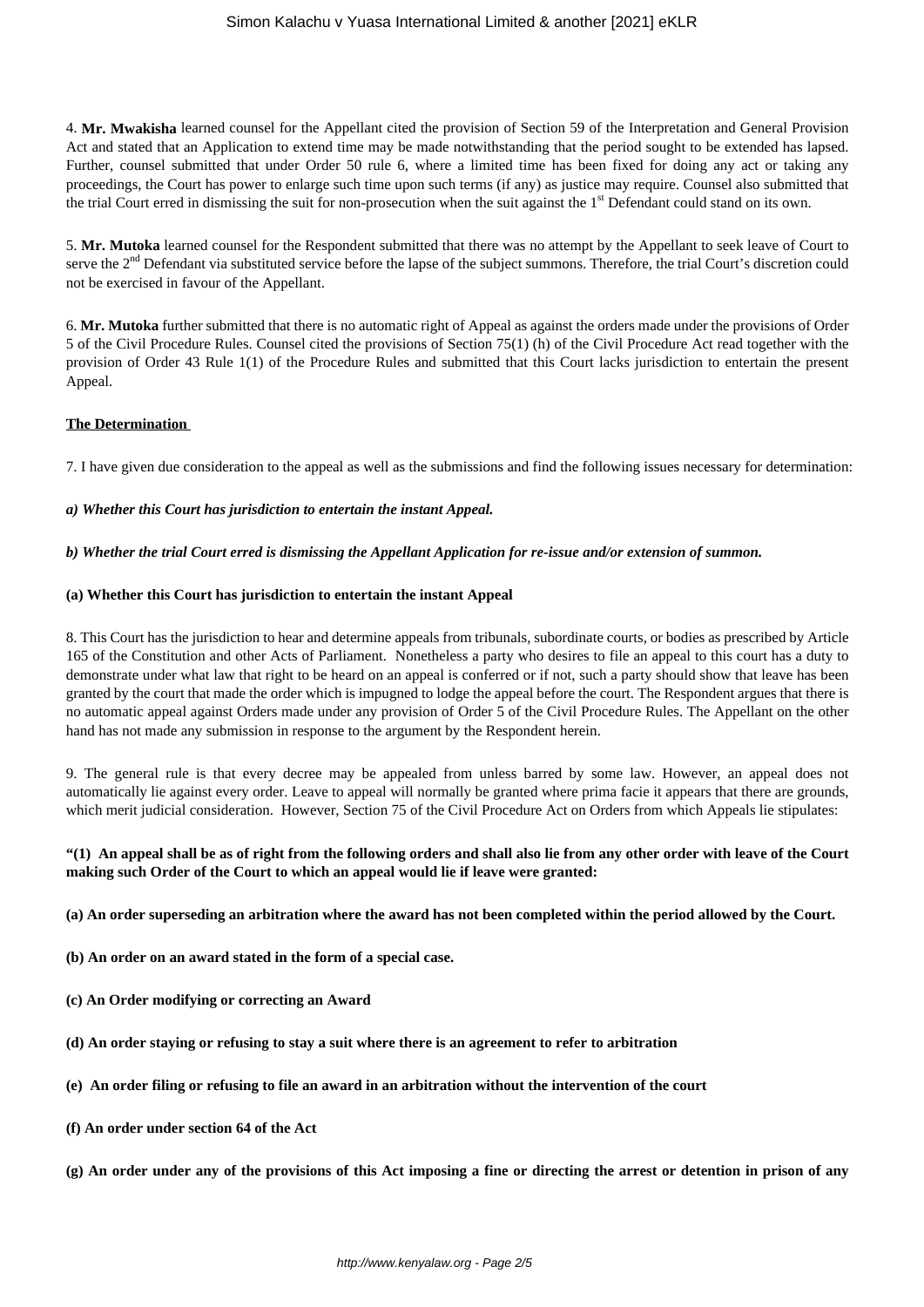#### **person except where the arrest or detention is in execution of a decree**

#### **(h) Any order made under these rules from which an appeal is expressly allowed by rules**

#### **(2) No appeal shall lie from any order passed in appeal under this section."**

10. On the other hand, Order 43 of the Civil Procedure Rules gives a long list of orders from which an appeal lies from as of right. It therefore follows that if one wishes to appeal on an order that is not on the list under Order 43 of the Civil Procedure Rules, one must seek leave of court that made that very Order. The said Order 43 is the procedural Order for Section 75 of the Civil Procedure Act. It provides: "Appeals from Orders:"

**1.** *(1) An appeal shall lie as of right from the following Orders and rules under the provisions of section 75 (1) (h) of the Act—*

- *(a) Order 1 (parties to suits);*
- *(b) Order 2 (pleadings generally);*
- *(c) Order 3 (frame and institution of suit);*
- *(d) Order 4, rule 9 (return of plaint);*
- *(e) Order 7, rule 12 (exclusion of counterclaim);*
- *(f) Order 8 (amendment of pleadings);*
- *(g) Order 10, rule 11 (setting aside judgment in default of appearance).*
- *(h) Order 12, rule 7 (setting aside judgment or dismissal for non-attendance);*
- *(i) Order 15, rules 10, 12 and 18 (sanctions against witnesses and parties in certain cases);*
- *(j) Order 19 (affidavits);*
- *(k) Order 22, rules 25, 57, 61(3) and 73 (orders in execution);*
- *(l) Order 23, rule 7 (trial of claim of third person in attachment of debts);*
- *(m) Order 24, rules 5, 6 and 7 (legal representatives);*
- *(n) Order 25, rule 5 (compromise of a suit);*
- *(o) Order 26, rules 1 and 5(2) (security for costs);*
- *(p) Order 27, rules 3 and 10 (payment into court and tender);*
- *(q) Order 28, rule 4 (orders in proceedings against the Government);*
- *(r) Order 34 (interpleader);*
- *(s) Order 36, rules 5, 7 and 10 (summary procedure);*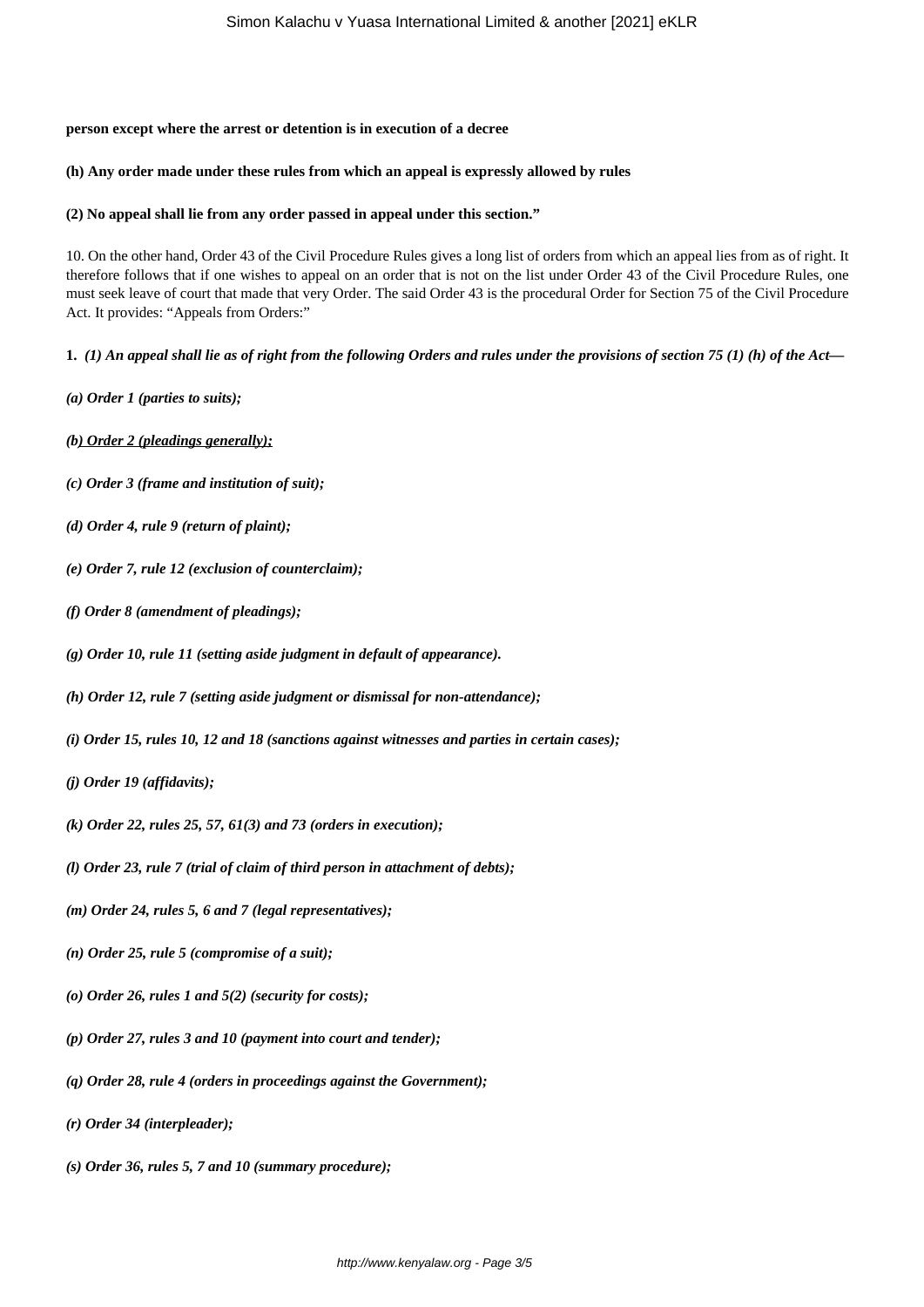*(t) Order 39, rules 2, 4 and 6 (furnishing security);*

- *(u) Order 40, rules 1, 2, 3, 7 and 11 (temporary injunctions);*
- *(v) Order 41, rules 1 and 4 (receivers);*

*(w) Order 42, rules 3, 14, 21, 23 and 35 (appeals);*

*(x) Order 45, rule 3 (application for review);*

*(y) Order 50, rule 6 (enlargement of time);*

- *(z) Order 52, rules 4, 5, 6 and 7 (advocates);*
- *(aa) Order 53 (judicial review orders).*

*a. An appeal shall lie with the leave of the court from any other order made under these Rules."*

*(3) An application for leave to appeal under section 75 of the Act shall in the first instance be made to the court making the order sought to be appealed from, either orally at the time when the order is made, or within fourteen days from the date of such order.*

*(4) Save where otherwise expressly provided in this rule, "order" includes both an order granting the relief applied for and an order refusing such relief.*

11. I have carefully examined the ruling by the trial court. It is noteworthy that the suit before the trial Court was dismissed in accordance to Order 5 and 17 Rule 2. I have also carefully examined Section 75 of the Civil Procedure Act and Order 43 of the Civil Procedure Rules, and I find no provision that confers upon the Appellant the **"right of appeal"**. The record does not show leave to appeal was sought or obtained after the impugned Ruling and before filing of this appeal and this application.

12. It is evident that leave from the trial Court in this case is mandatory as it confers this court with the jurisdiction to hear the instant appeal. Jurisdictional issues are not matters that fall in the category of procedural technicalities. They go to the root of the matter for without jurisdiction, this court or any other court would do no one more thing than down its tools. **(See Owners of Motor Vessels "Lilian S") (supra).**

13. The Court of Appeal in **CA Nairobi 86 of 2015 Peter Nyaga Murake v Joseph Mutunga,** while dealing with failure to seek leave to appeal from an order stated:

*"without leave of the High Court, the applicant was not entitled to give Notice of Appeal where, as in this case, leave to appeal is necessary by dint of Section 75 of the Civil Procedure Act and Order 43 of the Civil Procedure Rules, the procurement of leave to appeal is sine qua non to the lodging of the Notice of Appeal. Without leave, there can be no valid Notice of Appeal and without a valid Notice of Appeal, the jurisdiction of this court is not properly invoked. In short, an application for stay in an intended appeal against an order which is appealable only with leave which has not been sought and obtained is dead in the water".*

14. Having found that this court's jurisdiction was not properly invoked, I find that it would be an exercise in futility to delve into the issue of whether or not this Appeal is merited.

15. The upshot of the foregoing observations is that I find no merit in the appeal. The same is struck out with no orders as to costs.

It is so ordered.

**Dated, Signed and Delivered at Mombasa this 28th day of July, 2021.**